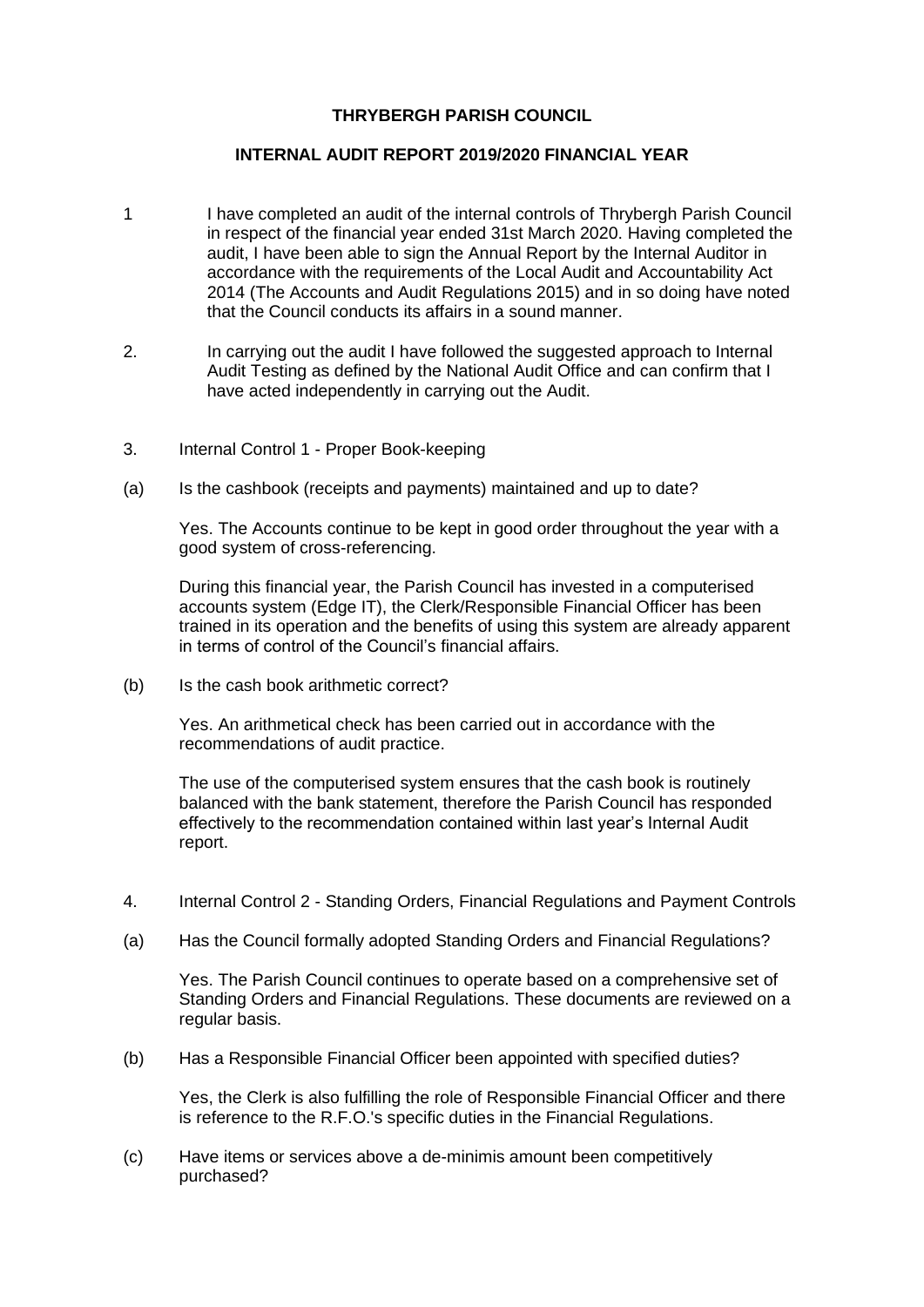Yes. There is no evidence to suggest that the Council is not achieving good value for money from its contracts for the supply of goods or materials, or for the execution of works. As one example in this financial year, the Parish Council has completed extensive refurbishment work in the bar area of the Parish Hall.

(d) Are payments in the cashbook supported by invoices, authorised and minuted?

Following a complete review of the financial records it is evident that payments are supported by invoices, authorised and are recorded in the minutes of meetings appropriately.

The 'Receipts and Payments' book is kept up-to-date. Cheques which are issued are recorded when cashed, so that the Clerk can regularly, by contacting the bank, know exactly the amounts in the bank and also the cheques issued but not yet presented.

With the Parish Council making more use of the BACS payment method, instead of payment by cheque, it was noted that the schedule of payments is correctly reported to each Parish Council meeting.

(e) Has VAT on payments been identified, recorded and reclaimed?

Yes. As part of this internal audit, the VAT on payments has been identified and recorded correctly in all cases. It is also appropriate to note that the claims for VAT repayment continue to be made in a very good, accurate and timely manner, with the Edge IT system facilitating this process.

(f) Is Section 137 expenditure separately recorded and within statutory limits?

There is a good process for separately recording Section137 expenditure. The overall total amount of Section 137 expenditure remains within the statutory limits.

## 5. Bank Accounts

The Parish Council banks with the Co-operative Bank and also has an account with the HSBC bank. Every effort should be made to ensure that the signatories to the bank accounts are up-to-date.

It was noted during internal audit that the Parish Council is reviewing its bank accounts to ensure that they are appropriate for the Council's finances.

6. Wages

Appropriate records are maintained for each employee. The correct amounts have been paid, including payments to HM Revenues and Customs. As part of this internal audit, these amounts have been checked and have been found to be correct.

The appropriate employer and employee contributions are being made to the South Yorkshire Pension Fund each month.